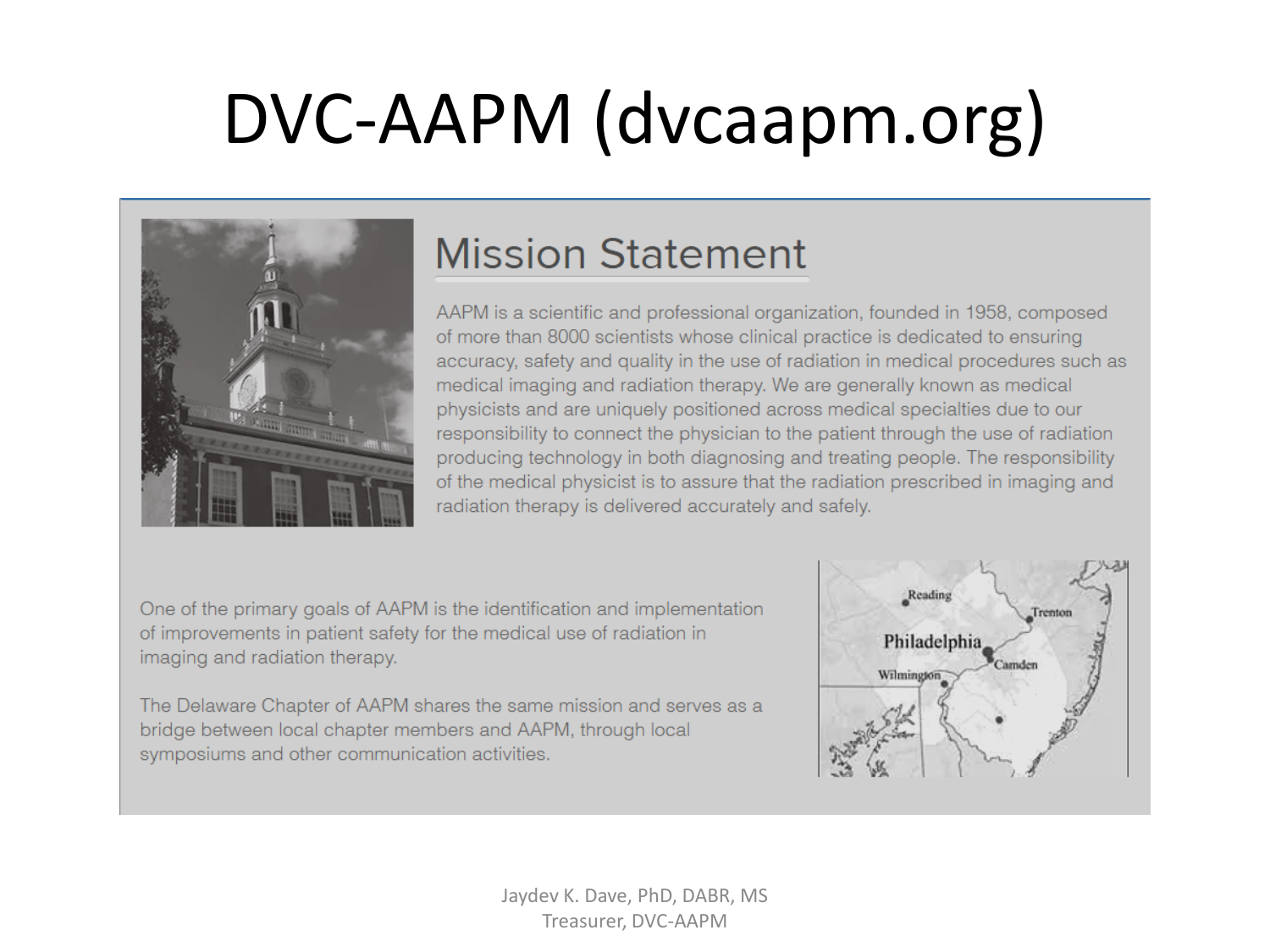# DVC-AAPM Officers

#### • Six-elected officers (term):

- 1. President (1-year)
- 2. Past-president (1-year)
- 3. President-elect (1-year)
- 4. Secretary (2-years)
- 5. Treasurer (2-years)
- 6. Representative Board Member (3-years)\*
	- (\* Letter of expectation for board members)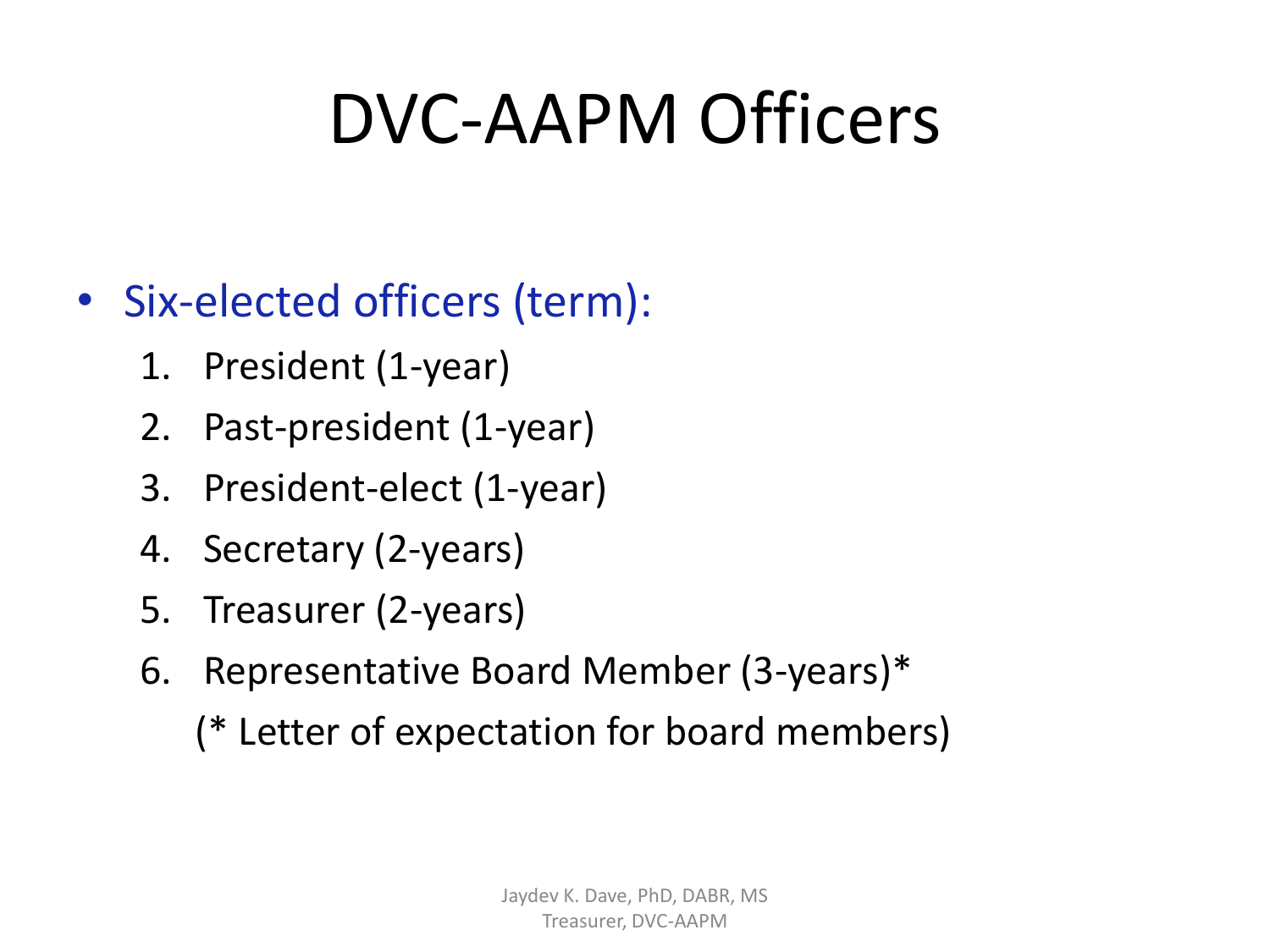# DVC-AAPM Election Process

- Nominating Committee:
	- Eric Gingold (Jefferson)
	- David Carlson (University of Pennsylvania)
	- Firas Mourtada (Christiana Care Hospital)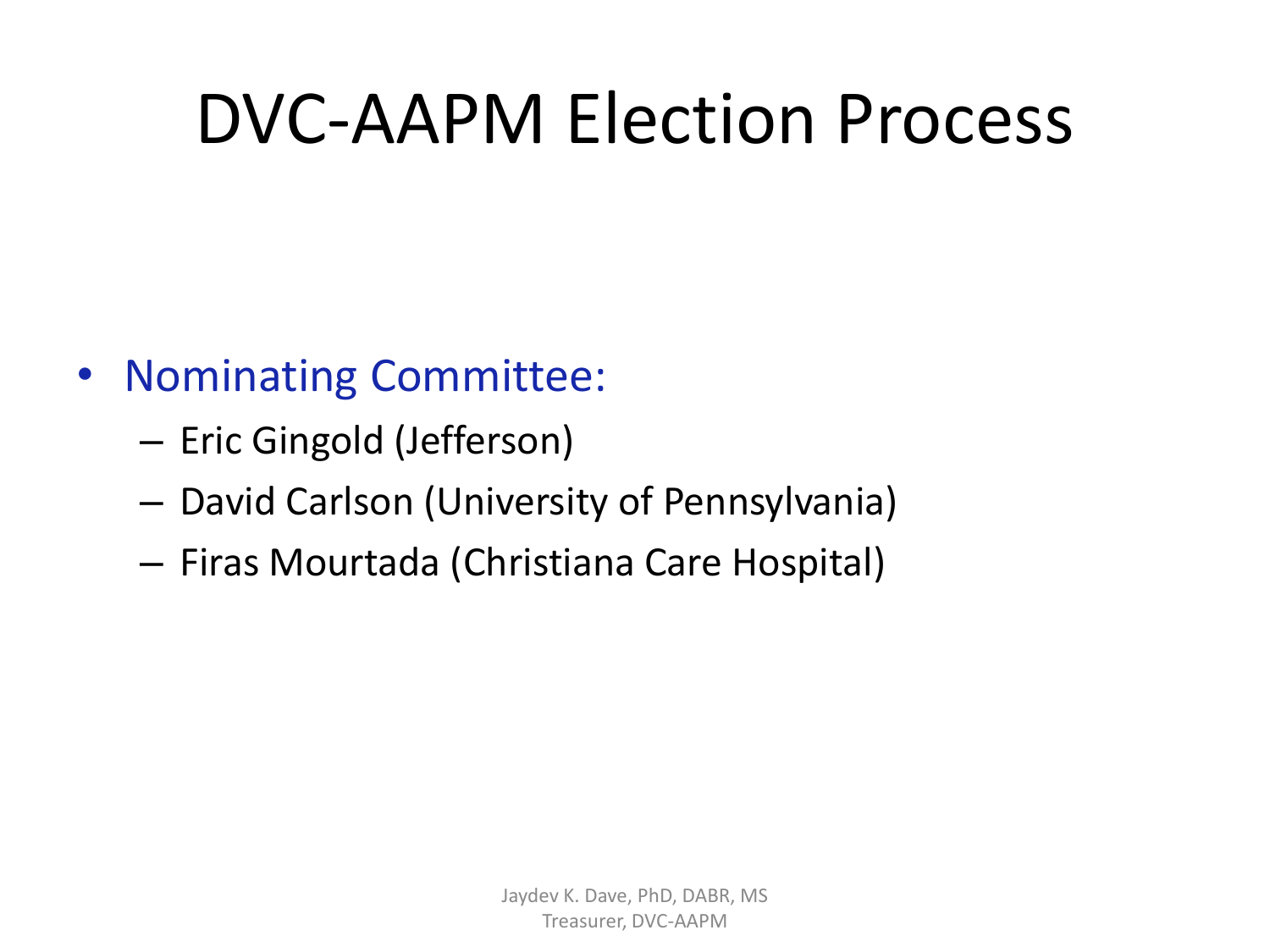# DVC-AAPM Elections

#### • Nominees:

- President-Elect
	- Chandrasekhar (Chandra) Kota
	- Shannon O'Reilly
- Treasurer
	- Teh Lin
	- Abhirup (Avi) Sarkar
- Board Representative
	- Andrew Maidment
	- Ramanik Patel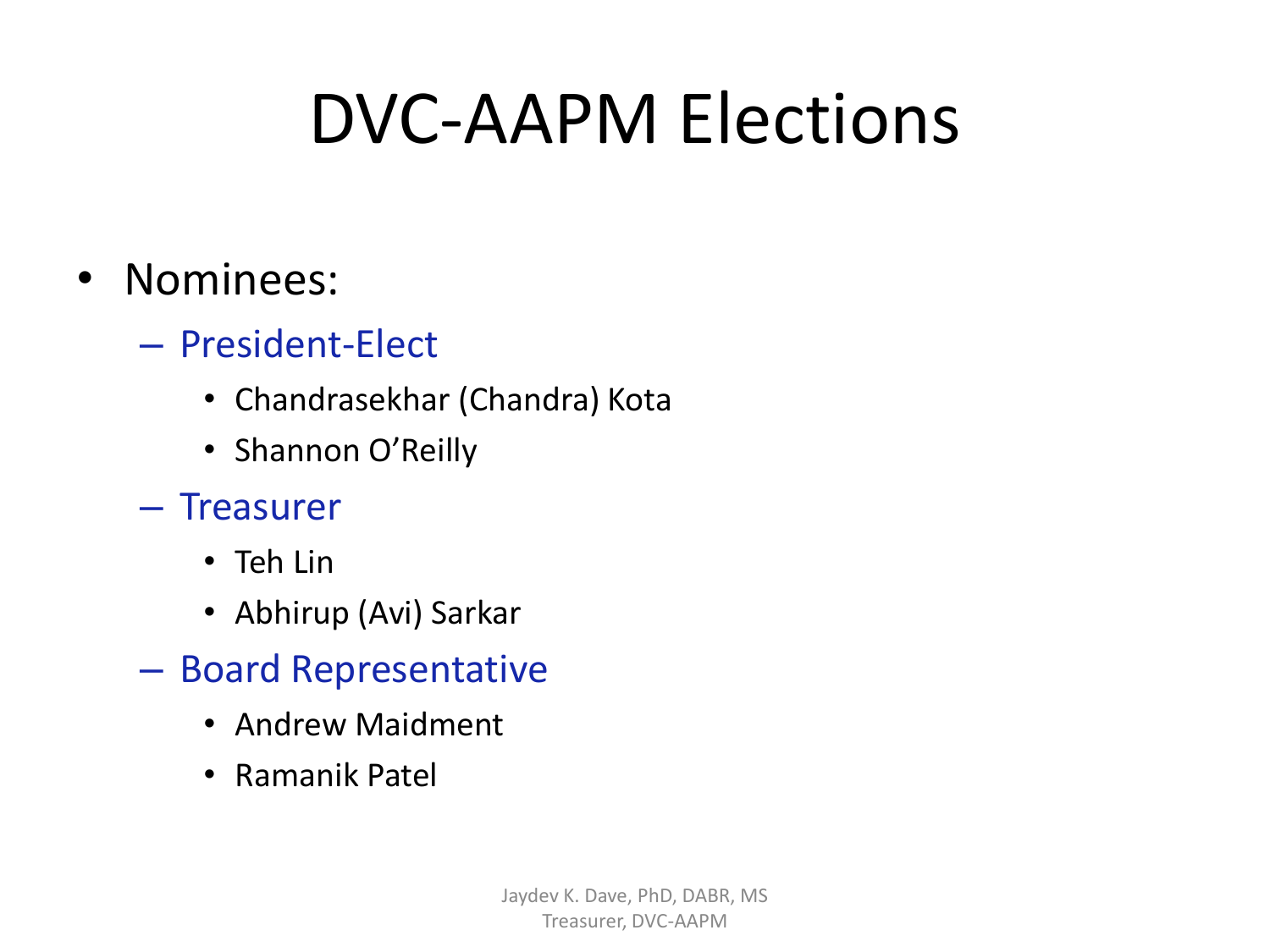# DVC-AAPM Election Update

- Voting setup via AAPM-HQ (Farhana Khan)
	- September  $26<sup>th</sup>$  October 25<sup>th</sup> with periodic reminders
	- 93 members accessed the link and completed the voting
	- Time to complete: 5 minutes

- President-Elect: Shannon O'Reilly
- Treasurer: Abhirup (Avi) Sarkar
- Board Representative: Andrew Maidment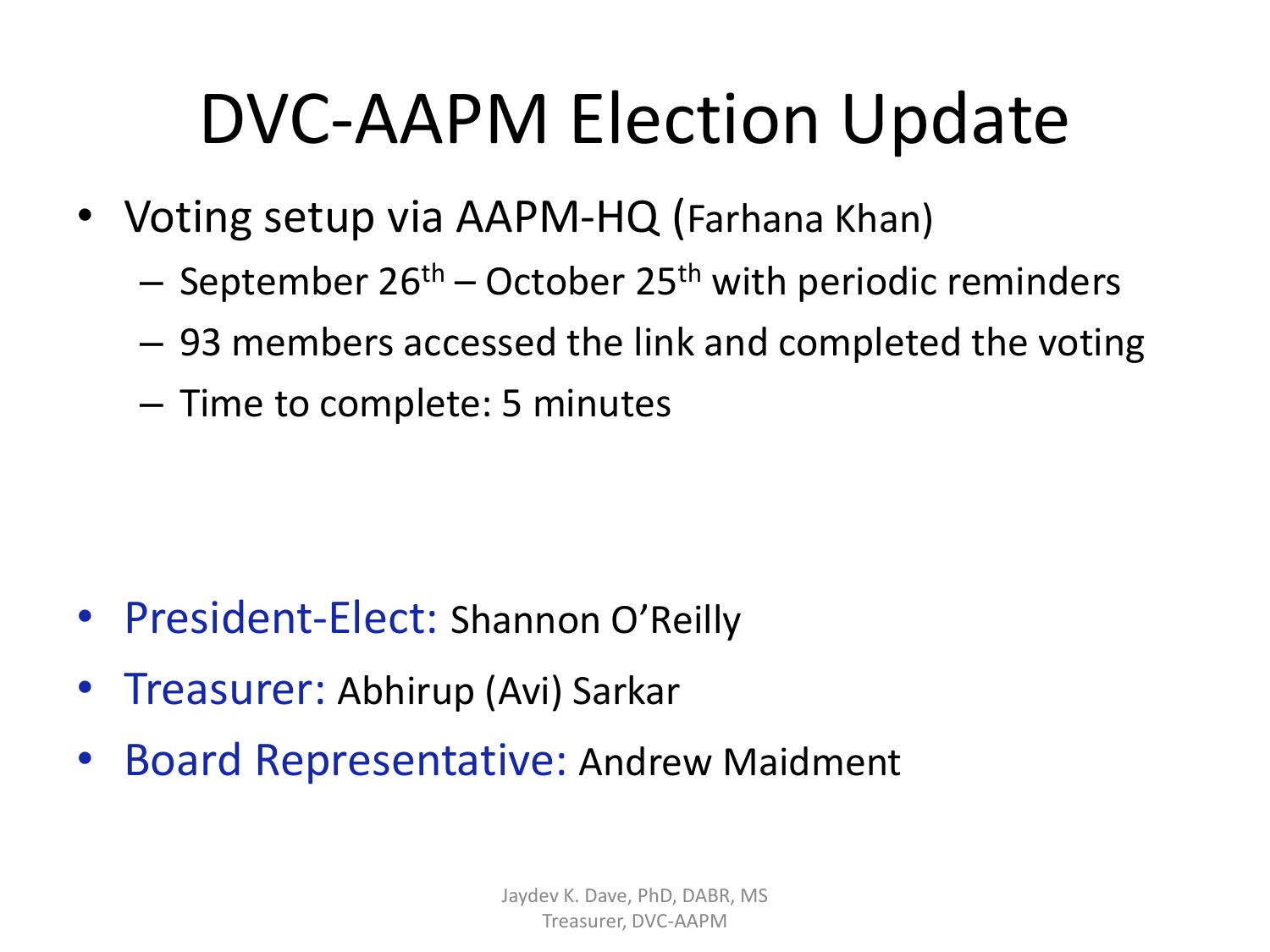# DVC – Amendment Note

• Amendment: Increase in dues from \$10 to \$15 to support Chapter's activities and outreach

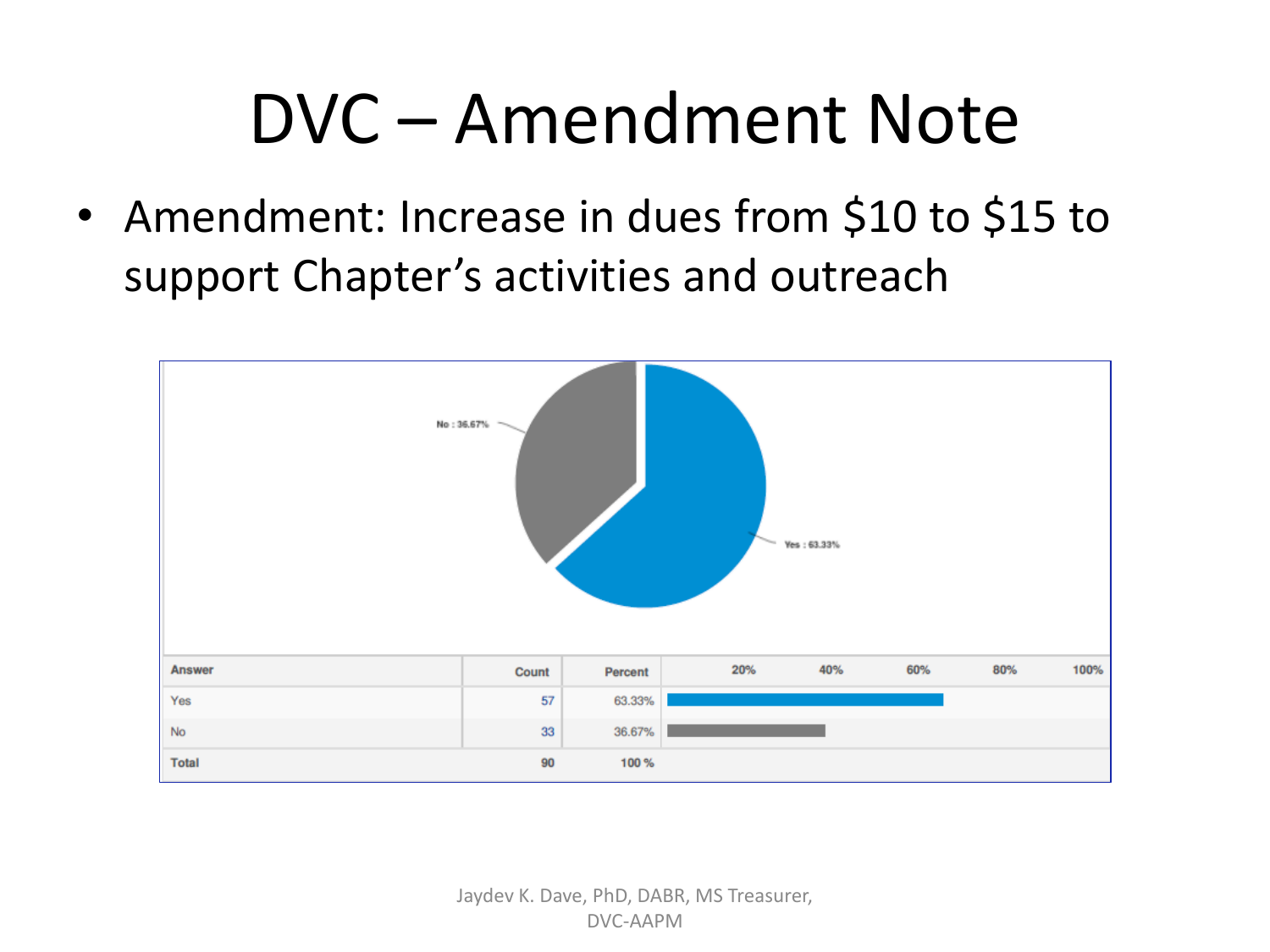### **DVC AAPM – 2019\***

| <b>Activity</b>                                                                                               | <b>Revenue</b>                            | <b>Expenses</b>                                                                               |  |  |
|---------------------------------------------------------------------------------------------------------------|-------------------------------------------|-----------------------------------------------------------------------------------------------|--|--|
| <b>Young Investigator Symposium</b><br><b>MDACC at Cooper (03/21/2019)</b><br>12 presentations & 26 attendees |                                           | Food/Drinks<br>(No Rental Fee)                                                                |  |  |
| <b>Spring Symposium</b><br>TJU (05/07/2019)                                                                   | 11 Vendor Sponsors<br><b>48 Attendees</b> | Food/Drinks (No Rental Fee)<br>CAMPEP credits approval/release<br>Speaker expenses/honorarium |  |  |
| <b>Fall Meeting</b><br>Veda (10/30/2019)                                                                      | 60+ Registered Attendees                  | Restaurant package<br>Speaker expenses                                                        |  |  |
| <b>Awards</b>                                                                                                 |                                           | 3 YIS Winners<br>2 YIS Honorary Mention<br>Gift card for other YIS speakers                   |  |  |
| <b>EXCOM meetings (08/20/2019)</b>                                                                            |                                           | Dinner expense                                                                                |  |  |
| <b>Miscellaneous</b>                                                                                          |                                           | Web portal<br>AAPM poster (Chapter)<br>Minor equipment<br>Bank/PayPal fees                    |  |  |
| <b>Chapter Dues</b>                                                                                           | Paid members (\$10)                       |                                                                                               |  |  |

#### **Current Account Balance: ~ \$ 22,000+**

\*As October 29, 2019

Jaydev K. Dave, PhD, DABR, MS Treasurer, DVC-AAPM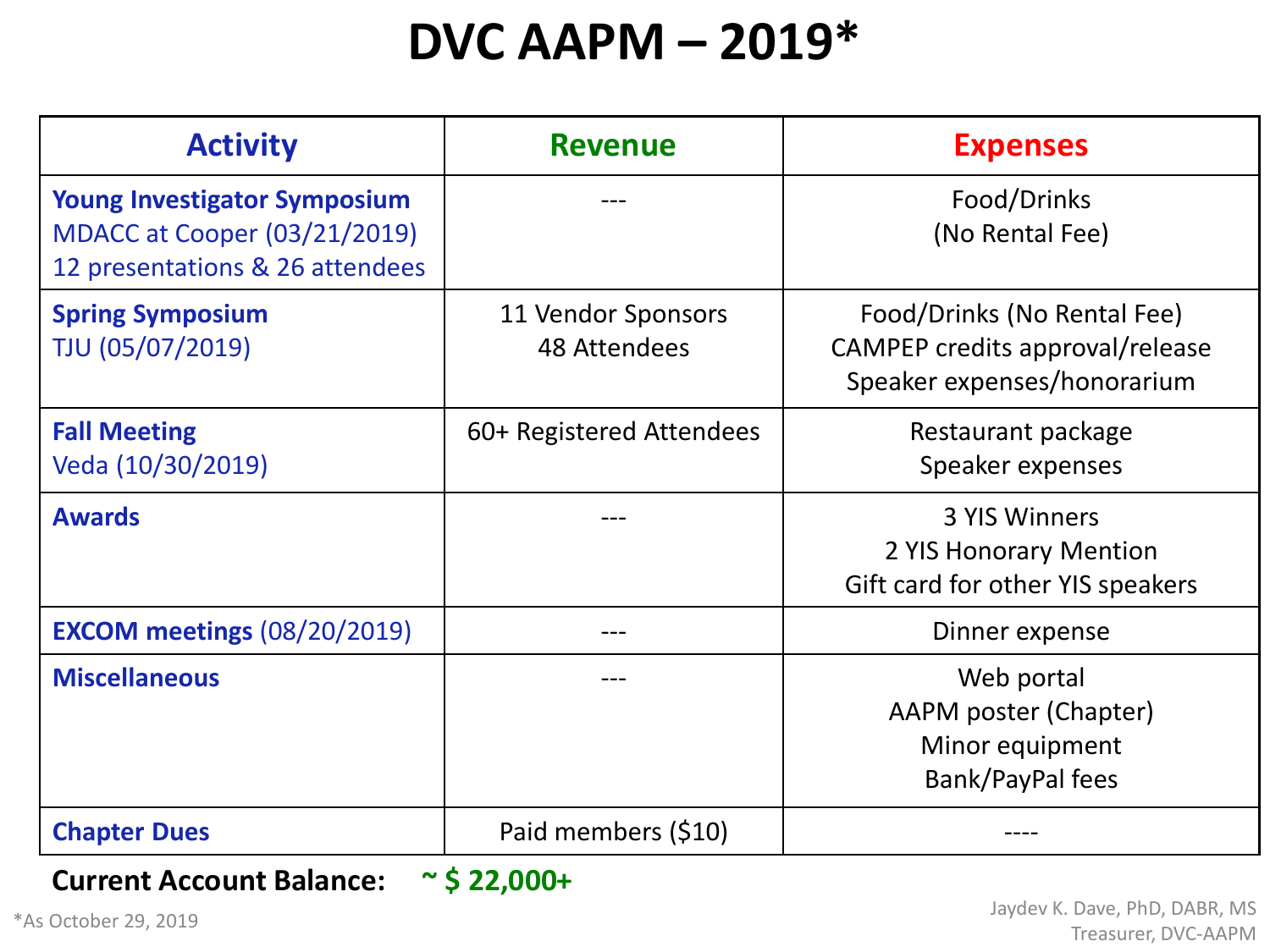# Young Investigators Symposium Awardees

#### • Winners

- Bruno Barulfaldi
- Emily Hubley
- Michele Kim
- Honorary Mention
	- Kristen Lau
	- Heather Petroccia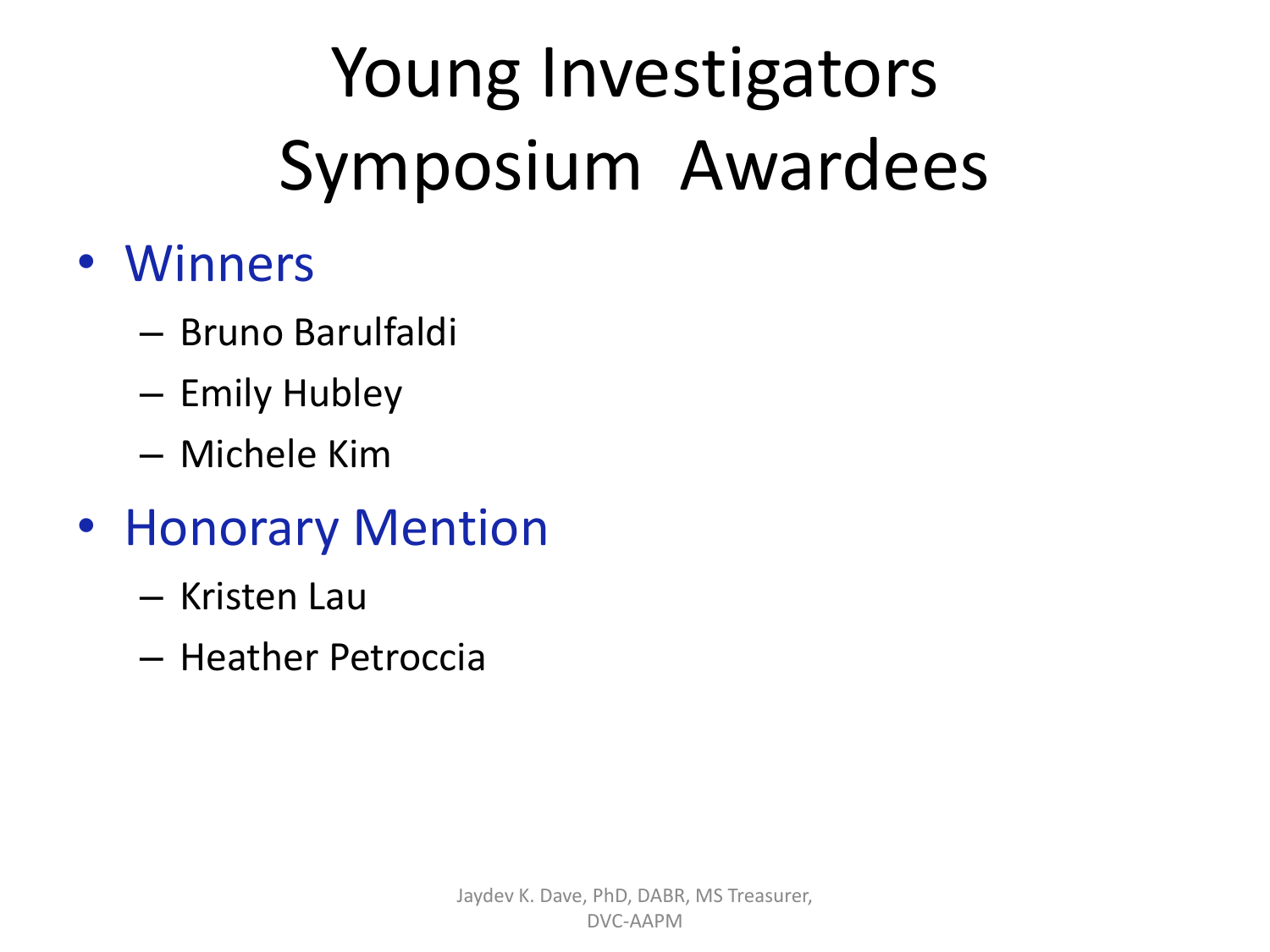## Behind the Scenes…



American Association of Physicists in Medicine

|                                | Home | About | Officers | Events | Albums | <b>Documents</b> | <b>Contact Us</b> |
|--------------------------------|------|-------|----------|--------|--------|------------------|-------------------|
|                                |      |       |          |        |        |                  |                   |
| <b>DVC AAPM Chapter Bylaws</b> |      |       |          |        |        |                  |                   |
| <b>Regulatory Updates</b>      |      |       |          |        |        |                  |                   |
| Announcements                  |      |       |          |        |        |                  |                   |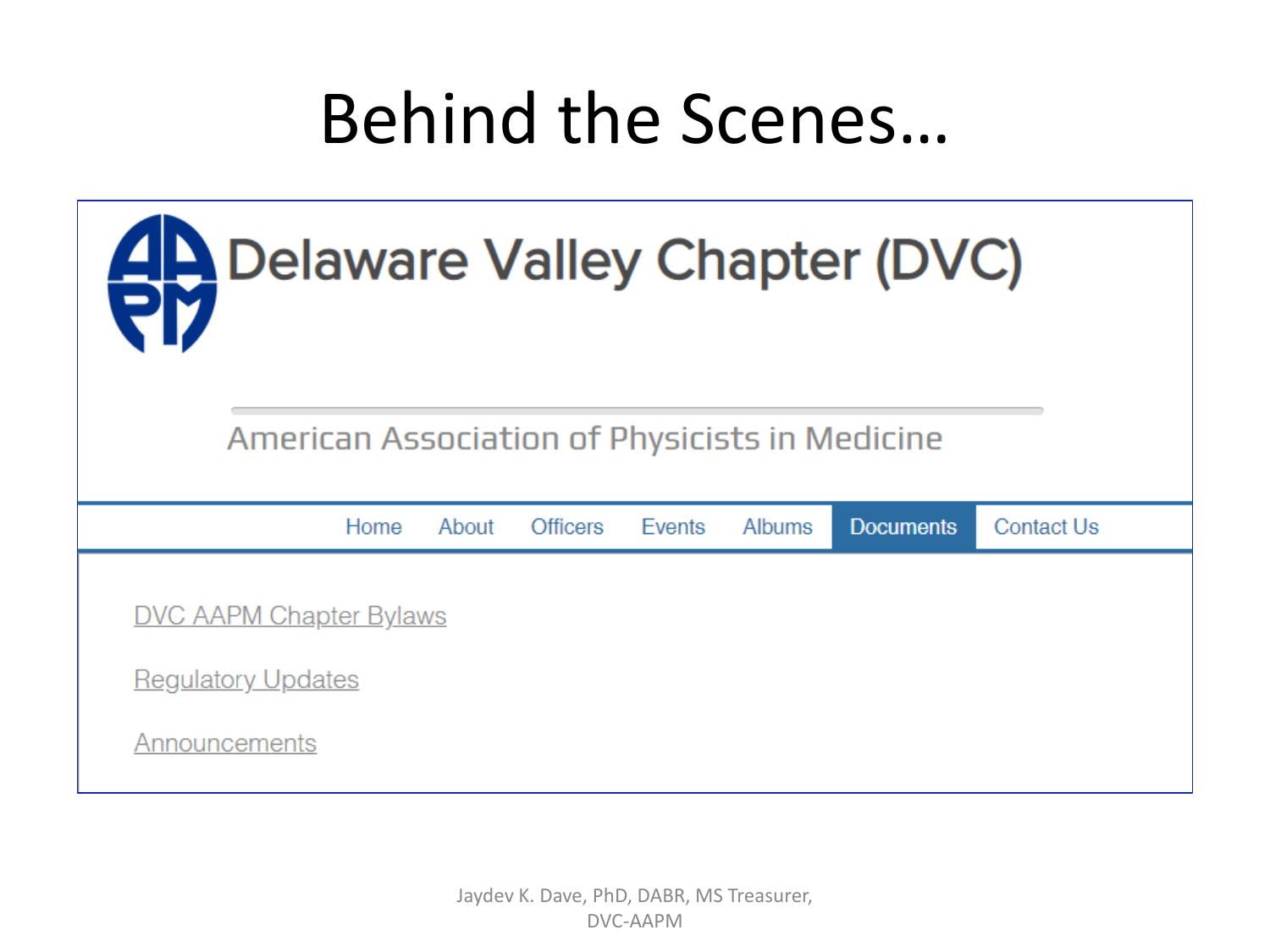# Important Updates

• Representative to the PA Radiation Protection Advisory Committee (PA – RPAC)

<https://www.dep.pa.gov/Business/RadiationProtection/RadiationProtection/Pages/Meetings-and-Bylaws.aspx>



Jaydev K. Dave, PhD, DABR, MS Treasurer, DVC-AAPM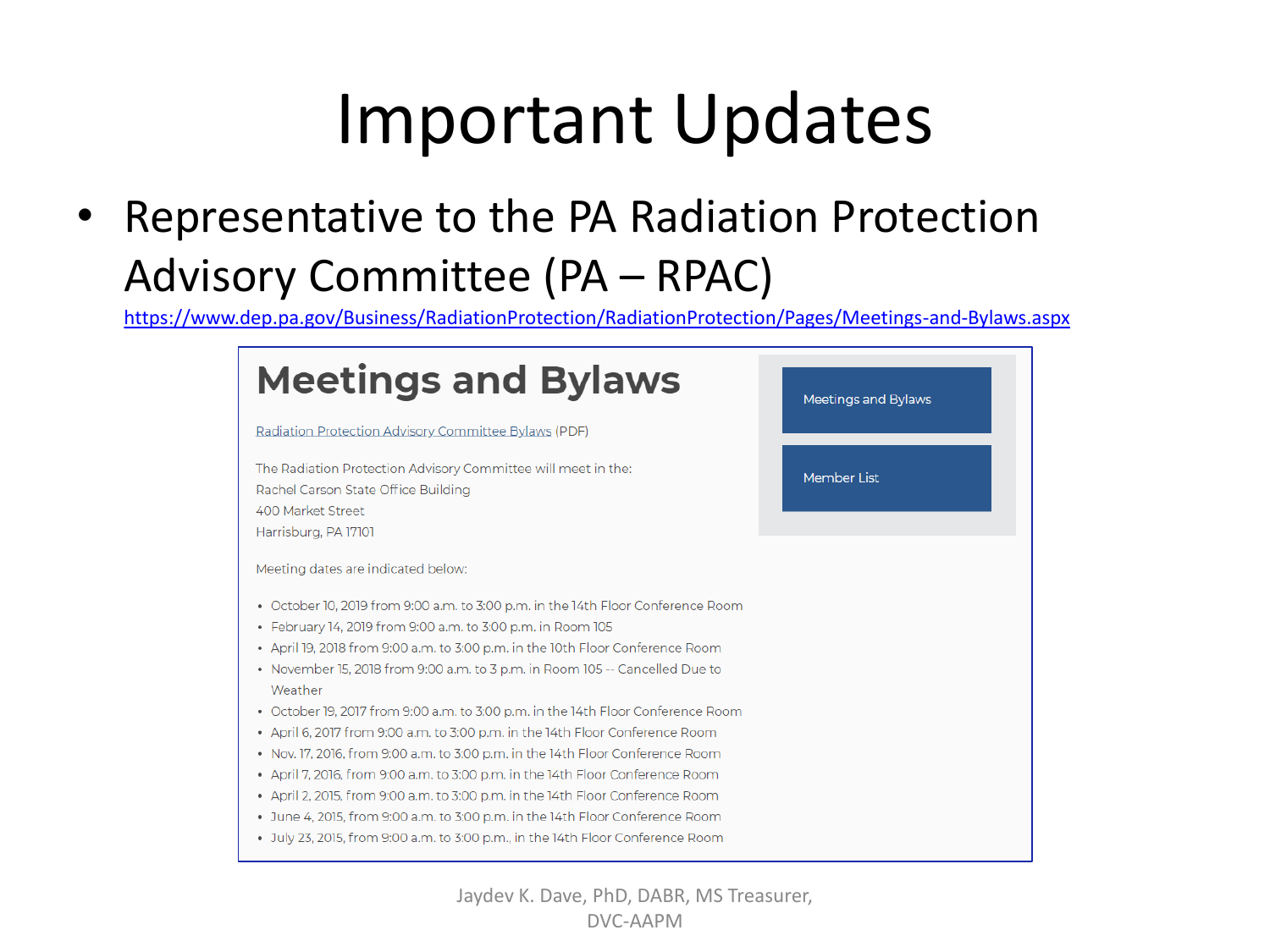# Important Updates

• Representative to the PA Radiation Protection Advisory Committee (PA – RPAC)

<https://www.dep.pa.gov/Business/RadiationProtection/RadiationProtection/Pages/Meetings-and-Bylaws.aspx>

- Nomination of members for national awards
- Frequency of events in the Delaware Valley
- Website edits to increase the history of past officers